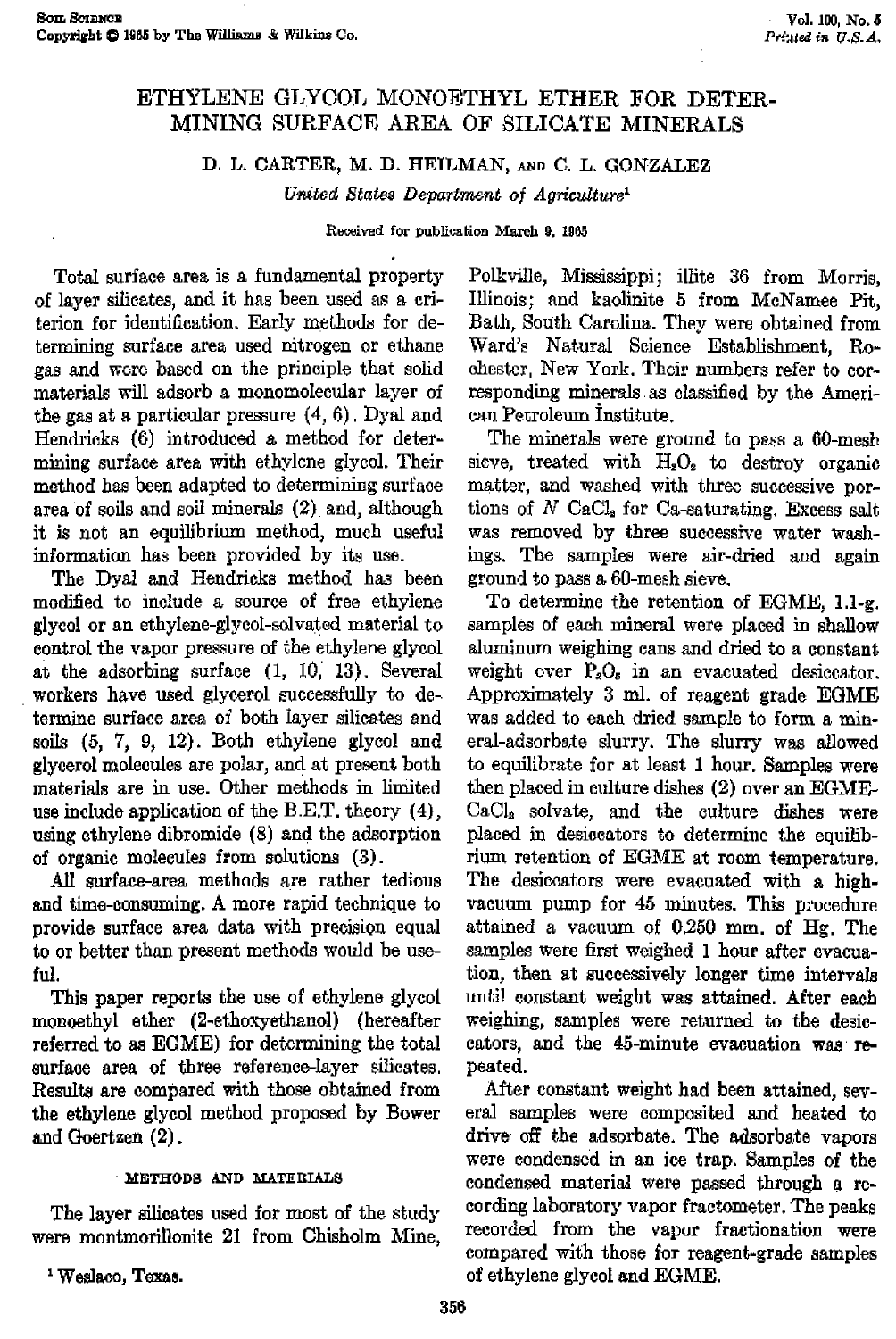For comparison, the surface area was determined with ethylene glycol by the Bower and Goertzen method (2).

Another group of mantmorillonite 21 samples was dried over  $P_2O_5$ , treated with EGME, evacuated, and weighed at short intervals to give data for plotting EGME retention *vs.* time.

To determine if EGME formed a solvate with CaCl<sub>2</sub>, 0.01-mole quantities of dried CaCl<sub>2</sub> were weighed into aluminum dishes and treated with approximately 0.08 mole of EGME. One set of samples was heated at 110° C. and another set at 70° C. To determine weight loss with time, the samples were at first weighed at 30-minute intervals and thereafter at longer time intervals.

#### RESULTS AND DISCUSSION

The EGME retained by montmorillonite 21 at equilibrium averaged 231.7 mg./g. Using the Dyal and Hendricks (6) value of 810 m. $^{2}/g$ , as the surface area for montmorillonite, it can be calculated that  $2.86 \times 10^{-4}$  g. of EGME is required to form a monolayer on 1 m.<sup>2</sup> of surface. The corresponding molecular coverage *is* 52 X *10'* cm.'/molecule. These values were used to calculate the surface area of the three layer silicates studied. The average quantities of EGME and ethylene glycol retained, the latter measured by the Bower and Goertzen method (2), and the corresponding calculated surface areas for the three reference-layer silicates are given in table 1. Mixtures of montmorillonite 21 and kaolinite 5 retained quantities of EGME in proportion to the amount of each mineral present; for example, a 50:50 mixture retained 123 **mg.** of EGME per g. of the mineral mixture, corresponding to a surface area of  $430 \text{ m}$ .  $\frac{2}{3}$ .

## TABLE 1

*Ethylene glycol and ethylene glycol monoethyl ether retained* by *three reference-layer silicates and the corresponding total surface area of the minerals*

|                                       | Amount Retained |             |                                      | Surface Area |              |             |
|---------------------------------------|-----------------|-------------|--------------------------------------|--------------|--------------|-------------|
| Adsorbate                             |                 | 36          | Kaol.   Illite   Mont.   Kaol.<br>21 |              | Illite<br>36 | Mont.<br>21 |
|                                       | $m$ g./g.       |             |                                      | m.*/z.       |              |             |
| Ethylene glycol<br>monoethyl<br>ether | 13.8            | 55.1        | 231.7                                | 48.3         | 192.6        | 810.0       |
| Ethylene glycol                       |                 | $17.2$ 64.7 | 250.1                                | 55.4         | 208.8        | 806.7       |



Fla. 1. Relations between surface-area measurements by ethylene glycol and ethylene glycol monoethyl ether for three reference-layer ailicatee.

The relation between the total surface area of the three layer silicates by the two methods is illustrated in figure *1.* The slope of the line *is* slightly less than unity, and the intercept misses the origin by approximately 7 m.<sup>2</sup>/g. It appears that two of the surface-area values, both for illite 36 by the glycol method, are slightly high, and these values shifted the line a small amount from a 1:1 relationship. It is evident that the two adsorbates precisely measure the same surface area.

Plotting the data *as* milligrams retained per gram of layer silicate gave an equally good relationship for both compounds. In this case, however, the slope was slightly greater than unity, because differences in molecular weights and molecular coverage for the two compounds are such that a slightly greater weight of ethylene glycol is required to cover a unit surface with a monomolecular layer. The greater the surface area, the greater will be the difference between the weights of the two compounds retained. For example, kaolinite 5 retained 3.4 mg. more ethylene glycol than EGME, whereas montmorillonite retained 18.4 mg. more ethylene glycol per g. of clay.

It was considered possible that layer silicates may react with EGME and cleave the molecules, leaving ethylene glycol adsorbed on the mineral surface. Vapor fractometer traces of reagent grade EGME and of adsorbed material collected by heating minerals containing an equilibrium monolayer of EGME were the same shape.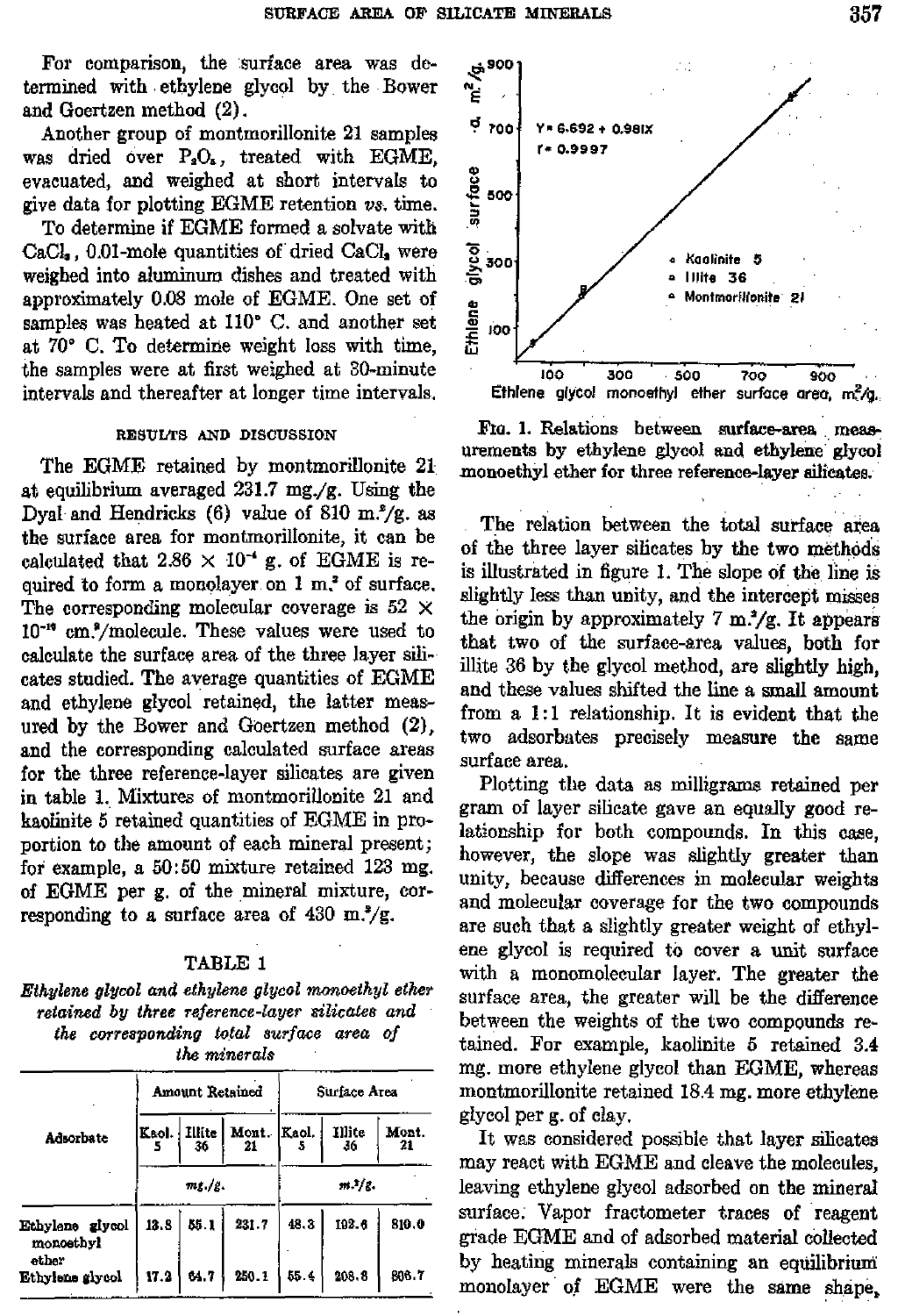and both materials passed through the column at the same rate. It is evident that the EGME is not cleaved by layer silicate minerals (fig. 2). The difference in peak height resulted from different sample sizes. Ethylene glycol required slightly more time to pass through the fractometer column, and it gave a broader peak (fig. 2).

Bower (3) reported that o-phenanthroline molecules were too large to diffuse between lattice layers of vermiculite and halloysite. As a result, total surface area values for these minerals cannot be determined with o-phenanthroline. Small samples of vermiculite and halloysite used in previous studies at the U. S. Salinity Laboratory (3, 11) were obtained for determining surface area. The data (table 2) indicate that EGME molecules diffuse between the lattice layers of the two minerals and adsorb to interlayer surfaces.

For additional comparison of results obtained with the two adsorbates duplicate samples of halloysite 29 from Wagon Wheel Gap, Colorado, hectorite 34 from Hector, California, and pyrophyllite 49 from Robbins, North Carolina, were



FIG. 2. Vapor fractometer peaks for ethylene glycol monoethyl ether before (curve 1) and after (curve 2) adsorption by minerals, and for ethylene glycol *(curve* 3) before adsorption by minerals.

TABLE 2 *Total surface area for vermiculite and halloysite by three methods*

| Adsorbate                                | Vermiculite   | Hallovsite |  |
|------------------------------------------|---------------|------------|--|
|                                          | $m_{\nu}/g$ . |            |  |
| Glycol*                                  | 237.0         | 326.0      |  |
| O-phenanthroline*                        | 43.7          | 43.6       |  |
| Glycol <sup>†</sup>                      | 339           |            |  |
| Glycol <sup>t</sup>                      | 340           | 170        |  |
| Ethylene glycol<br>mono-<br>ethyl ether! | 350           | 173        |  |

\* Bower (3).

f McNeal (11).

This study.

subjected to surface-area measurement with each adsorbate. The agreement between the two adsorbates was excellent (table 3). The tabled data (table 3) closely follows the plot for the three major groups of minerals (fig. 1).

The principal advantage of using EGME is the short time required for the excess to evaporate, leaving a monolayer. Figure 3 illustrates that an equilibrium monolayer on montmorillonite 21 was obtained approximately 2 hours after evacuation was begun, even when considerable excess EGME was added. In contrast, 22 days were required to obtain an equilibrium monolayer of ethylene glycol on montmorillonite 21. The Bower and Gaertzen method (2) recommends that the first weighing be made 48 hours after evacuation and at 8- to 16-hour intervals thereafter. Although their method is precise, it is very time-consuming. Using EGME allows an equilibrium monolayer to be attained easily within 1 day. Since this time period is less than that required for drying samples over  $P_2O_8$ , the drying becomes the most time-consuming part of the procedure.

The properties of EGME differ considerably from those of ethylene glycol (table 4). Both compounds are formed from ethylene oxide. The reaction with water gives ethylene glycol, and the reaction with ethanol gives EGME. Ethylene glycol has two hydroxyl groups whereas EGME has only one. For their original method using ethylene glycol, Dyal and Hendricks (6) used the basis that polyhydroxylate compounds formed solvates with montmorillonite. Our data show that similar solvates with montmorillonite are formed by compounds with one hydroxyl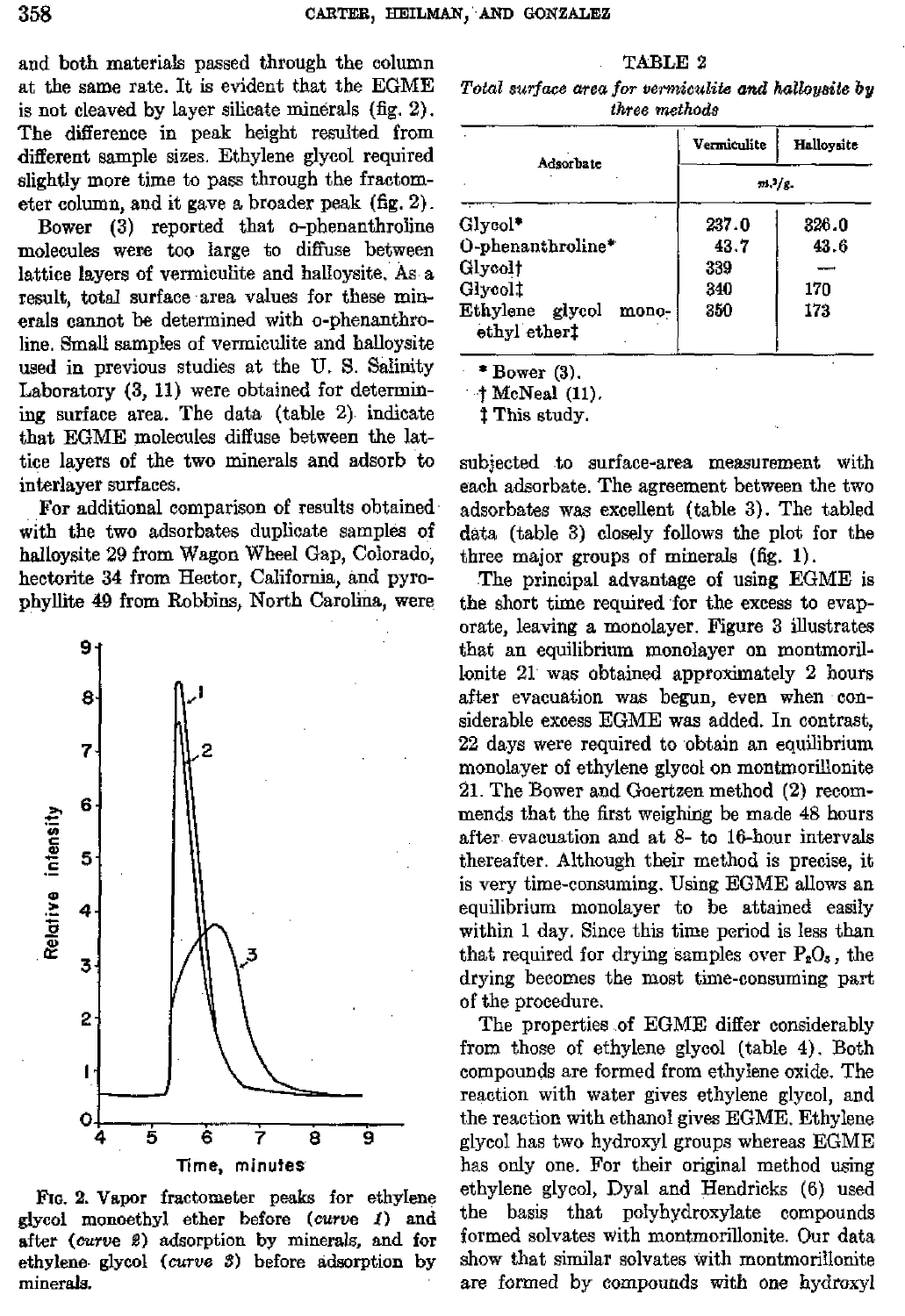group, with ethyl ether in place of a second hydroxyl group.

Visual observation indicates that EGME is adsorbed more rapidly by layer silicates than is the more viscous ethylene glycol. Samples wet immediately and the EGME disappears into the sample, whereas ethylene glycol tends to remain in droplet form and moves through the sample rather slowly.

EGME forms a solvate with CaC1, that is stable at 70° C. **(fig.** 4). The ethylene glycol monoethyl ether:  $CaCl<sub>2</sub>$  ratio is 1.5:1. Therefore, 3 molecules of ethylene glycol monoethyl ether

| TABLE 3 |  |
|---------|--|
|---------|--|

*Average surface area values of three minerals with two adsorbate methods*

| Mineral        |           | Ethylene Glycol Ethylene Glycol |  |
|----------------|-----------|---------------------------------|--|
|                | $m.7/2$ . |                                 |  |
| Halloysite 29  | 75.2      | 76.2                            |  |
| Hectorite 34   | 464.0     | 461.8                           |  |
| Prophyllite 49 | 7.0       | 6.2                             |  |



Fro. 3. Ethylene glycol monoethyl ether retained by montmorillonite 21 after various evacuation times: 2107 mg./g. added *(curve 1);* <sup>1515</sup> mg./g. added (curve 2); 1512 mg./g. of solvate alone *(curve* 3).

#### TABLE 4

*Properties,* names, *and formulas of ethylene glycol and ethylene glycol monoethyl ether*

|                                                      | Ethylene Glycol | Ethylene Glycol<br><b>Monoethyl Ether</b> |
|------------------------------------------------------|-----------------|-------------------------------------------|
| Formula                                              | HOCH, CH, OH    | C:H.OCH:CH:-<br>OН                        |
| Other names                                          | 1.2-sthanediol  | Ethanol, 2-ethoxy                         |
| Molecular weight (s./<br>$mole$ ,                    | 62.07           | 90.12                                     |
| $\rm Density$ at $20^{\circ}\rm C.$ (g./cc.). $\mid$ | 1.1155          | 0.9311                                    |
| Boiling point $(^{\circ}C$ .) $ $                    | 197.2           | 135.1                                     |



Fro 4. Ethylene glycol monoethyl ether retained by CaCl, as a function of time at 70° C.

solvates 2 molecules of CaCl<sub>2</sub>. Bower and Goertzen  $(2)$  reported a glycol: CaCl., ratio of 1:1 for a solvate stable at 110°C. The **EGME-**CaCl, solvate decomposes at 110°C.

Since the two compounds give identical measures of surface area for Ca-saturated minerals, it is probable that the measured surface area with EGME would differ with different saturating cations, *as* is the case with ethylene glycol (11). It is also probable that EGME molecules are associated with the saturating cations in thicknesses greater than monolayers, as McNeal (11) recently reported for ethylene glycol.

Additional work is underway to adapt ethyl-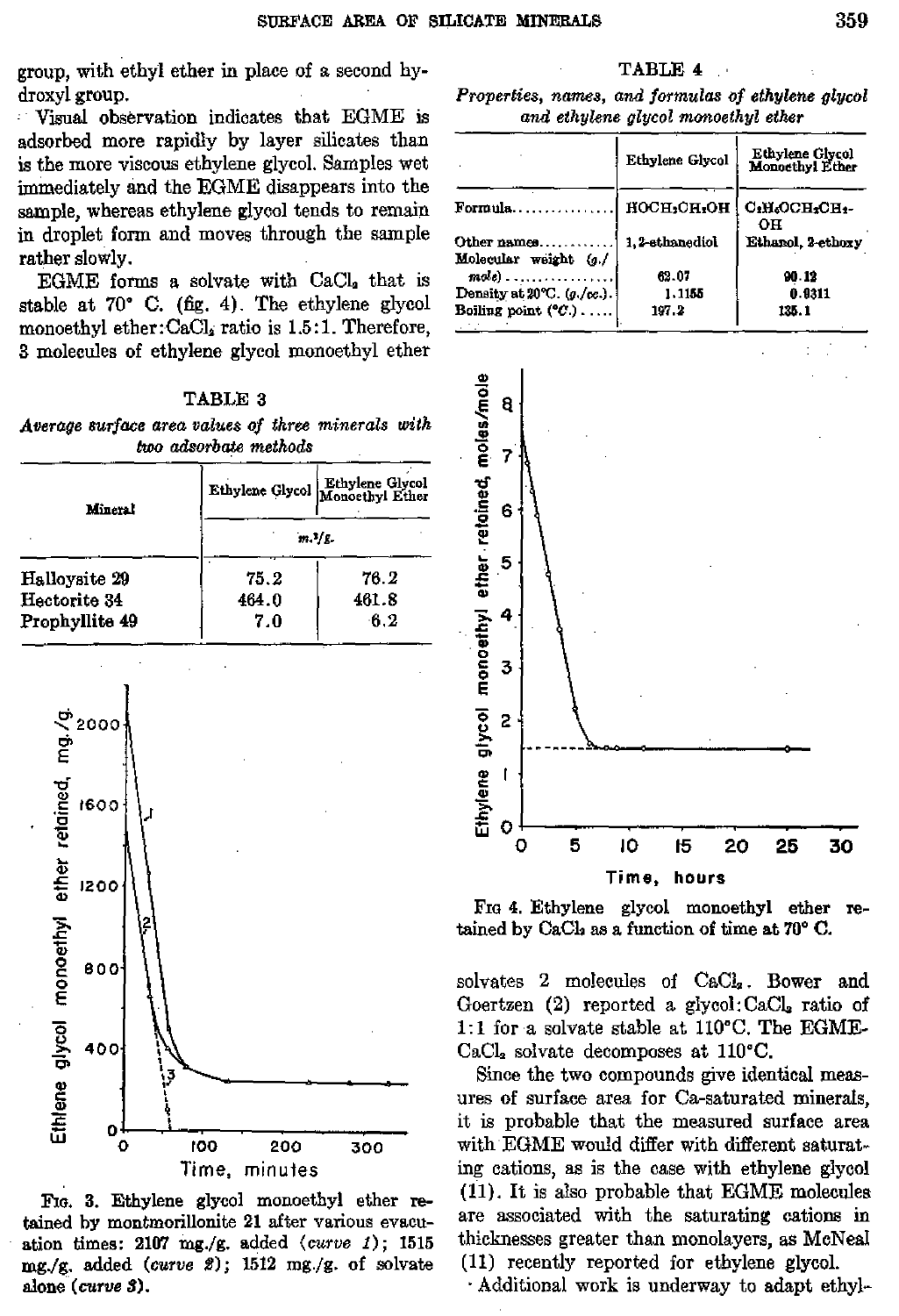ene glycol monoethyl ether to a rapid technique for determining soil surface area.

#### SUMMARY

Ethylene glycol monoethyl ether (EGME) is a useful adsorbate for determining the surface area of layer silicate minerals. With this compound, surface area of dry montmorillonite can be determined in less than a day compared to more than 20 days when ethylene glycol is used as the adsorbate. Both compounds precisely measure the same surface area, and it is probable that they are similarly influenced by the saturating cations.

### **REFERENCES**

- (1) Bower, C. A., and Gschwend, F. B. 1952 Ethylene glycol retention by soils as a measure of surface area and interlayer swelling. Soil Sci. Soc. Am. Proc. 16: 342- 345.
- (2) Bower, C. A., and Goertzen, J. 0. 1959 Surface area of soils and clays by an equilibrium ethylene glycol method. Soil Sci. 87: 289-292.
- (3) Bower, C. A. 1963 Adsorption of o-phenanthroline by minerals and soils. Soil Sci. 95: 192-195.
- (4) Brunauer, S., Emmett, P. H., and Teller, E. 1938 Adsorption of gases in multimolecular layers. J. Am. Chem. Soc. 60: 309-319.
- Diamond, S., and Hinter, E. B. 1958 Surface area of clay minerals as derived from measurements of glycerol retention. Clays and Clay Minerals 5: 334-347.
- (6) Dyal, R. S., and Hendricks, S. B. 1950 Total surface of clays in polar liquids *as* a characteristic index. Soil Sci. 69: 421-432.
- (7) Jackson, M. L. 1956 "Soil chemical analyses—advanced course." Published by the Soils Dept., University of Wisconsin, Madison, Wisconsin.
- (8) Jurinak, J. J., and Volman, D. H. 1957 Application of Brunauer, Emmett, and Teller equation to ethylene dibromide adsorption by soils. Soil Sci. 83: **4S7**-496.
- (9) Kinter, E. B., and Diamond, S. 1958 Gravimetric determination of monolayer glycerol complexes of clay minerals. Clays and Clay Minerals 5: 318-333.
- (10) Martin, T. R. 1955 Ethylene glycol retention by clays. Soil Sci. Soc. Am. Proc. 19: 160-164.
- (11) McNeal, B. L. 1964 Effect of exchangeable cations on glycol retention by clay minerals. Soil Sci. 97 : 96-102.
- (12) Milford, M. H., and Jackson, M. L. 1961 Specific surface determinations of expansible layer silicates. Science 135: 929-930.
- (13) Sor, K., and Kemper, W. D. 1959 Estimation of hydrateable surface area of soils and clays from the amount of adsorption and retention of ethylene glycol. Soil Sci. Soc. Am. Proc. 23: 105-110.